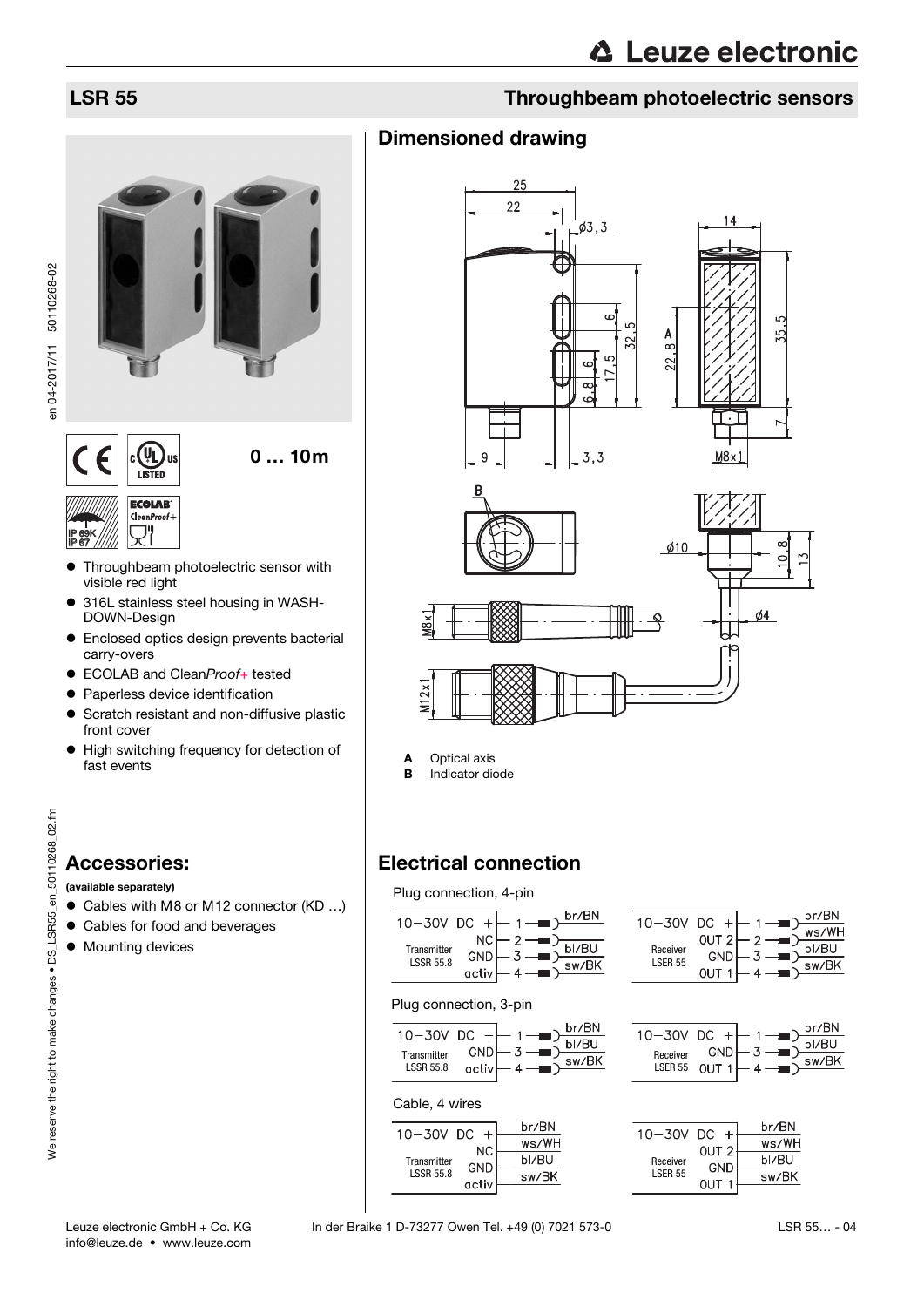# **△ Leuze electronic**

Tables

## LSR 55



## Enclosure Type Rating: Type 1 **For Use in NFPA 79 Applications only.**

Adapters providing field wiring means are available from the manufacturer. Refer to manufacturers information. **CAUTION** – the use of controls or adjustments or performance of procedures other than those specified herein may result in hazardous radiation exposure.

**ATTENTION !** Si d'autres dispositifs d'alignement que ceux préconisés ici sont utilisés ou s'il est procédé autrement qu'indiqué, cela peut entraîner une exposition à des rayonnements et un danger pour les personnes.

#### 0 8.5 10 Operating range [m] Typ. operating range limit [m] **Diagrams** Typ. response behavior 100 50 75  $\boxed{\text{mm}}$ Misalignment y [mm]  $v<sub>2</sub>$ 25 *Misalignmenty* 0<br>25y1 -50 -75 -100 012345678 9 Distance x [m]  $v<sub>2</sub>$ y1 x

## Remarks

#### **Operate in accordance with intended use!**

- $\ddot{\phi}$  This product is not a safety sensor and is not intended as personnel
- protection. The product may only be put into operation by competent persons.
- Only use the product in accor-dance with the intended use.
- 
- A light axis consists of a transmitter and a receiver with the following designations:
- LSR = Complete light axis<br>LSSR = Transmitter LSSR = Transmitter
	- **Depaired**
- A list of tested chemicals can be found in the first part of the product description.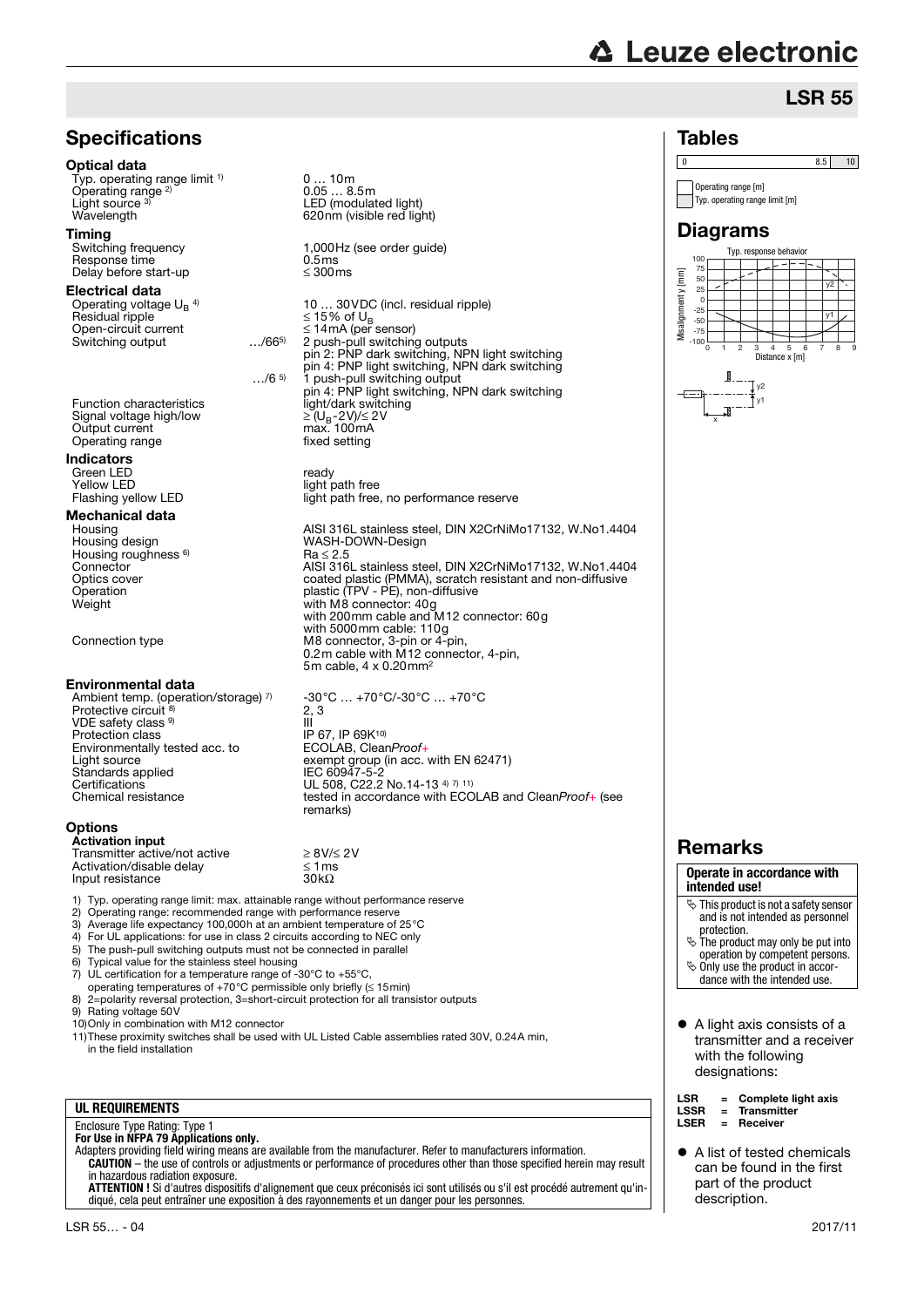## LSR 55 Throughbeam photoelectric sensors

## Order guide

| <b>Selection table</b><br>Equipment $\blacklozenge$ |                                                     | Order code $\rightarrow$ | EC<br>$\overline{5}$<br>55/66.8-S8<br>No. 50108715<br>No. 50108721<br><b>SAN</b><br>225 | 155/66.8, 200-S12<br>No. 50108717 (Tr)<br>No. 50108723 (Re)<br><b>SE EE</b><br>25 Fe | EC<br>$\circ$ $\circ$<br>55/6.8-S8.3<br>No. 50108716<br>No. 50108722<br><b>SE EE</b> | ÊÊ<br>5000<br>1969<br>1970<br>55/66.8,<br>No. 5011<br>No. 5011<br><b>SE EE</b> |
|-----------------------------------------------------|-----------------------------------------------------|--------------------------|-----------------------------------------------------------------------------------------|--------------------------------------------------------------------------------------|--------------------------------------------------------------------------------------|--------------------------------------------------------------------------------|
| Switching output                                    | 1 x Push-pull switching output                      |                          |                                                                                         |                                                                                      |                                                                                      |                                                                                |
|                                                     | 2 x Push-pull switching output                      |                          | $\bullet$                                                                               |                                                                                      |                                                                                      |                                                                                |
| Switching function                                  | 1 PNP light switching and NPN dark switching output |                          | c                                                                                       |                                                                                      |                                                                                      |                                                                                |
|                                                     | 1 PNP dark switching and NPN light switching output |                          |                                                                                         |                                                                                      |                                                                                      |                                                                                |
| Connection                                          | M8 connector, metal, 4-pin                          |                          | $\bullet$                                                                               |                                                                                      |                                                                                      |                                                                                |
|                                                     | M8 connector, metal, 3-pin                          |                          |                                                                                         |                                                                                      | $\bullet$                                                                            |                                                                                |
|                                                     | cable 200 mm with M12 connector, metal, 4-pin       |                          |                                                                                         | ●                                                                                    |                                                                                      |                                                                                |
|                                                     | cable 5000 mm, 4 wires                              |                          |                                                                                         |                                                                                      |                                                                                      |                                                                                |
| Indicators                                          | green LED: ready                                    |                          |                                                                                         |                                                                                      |                                                                                      |                                                                                |
|                                                     | yellow LED: switching output                        |                          | ●                                                                                       | $\bullet$                                                                            |                                                                                      |                                                                                |
| Features                                            | activation input                                    |                          | $\bullet$                                                                               |                                                                                      |                                                                                      |                                                                                |